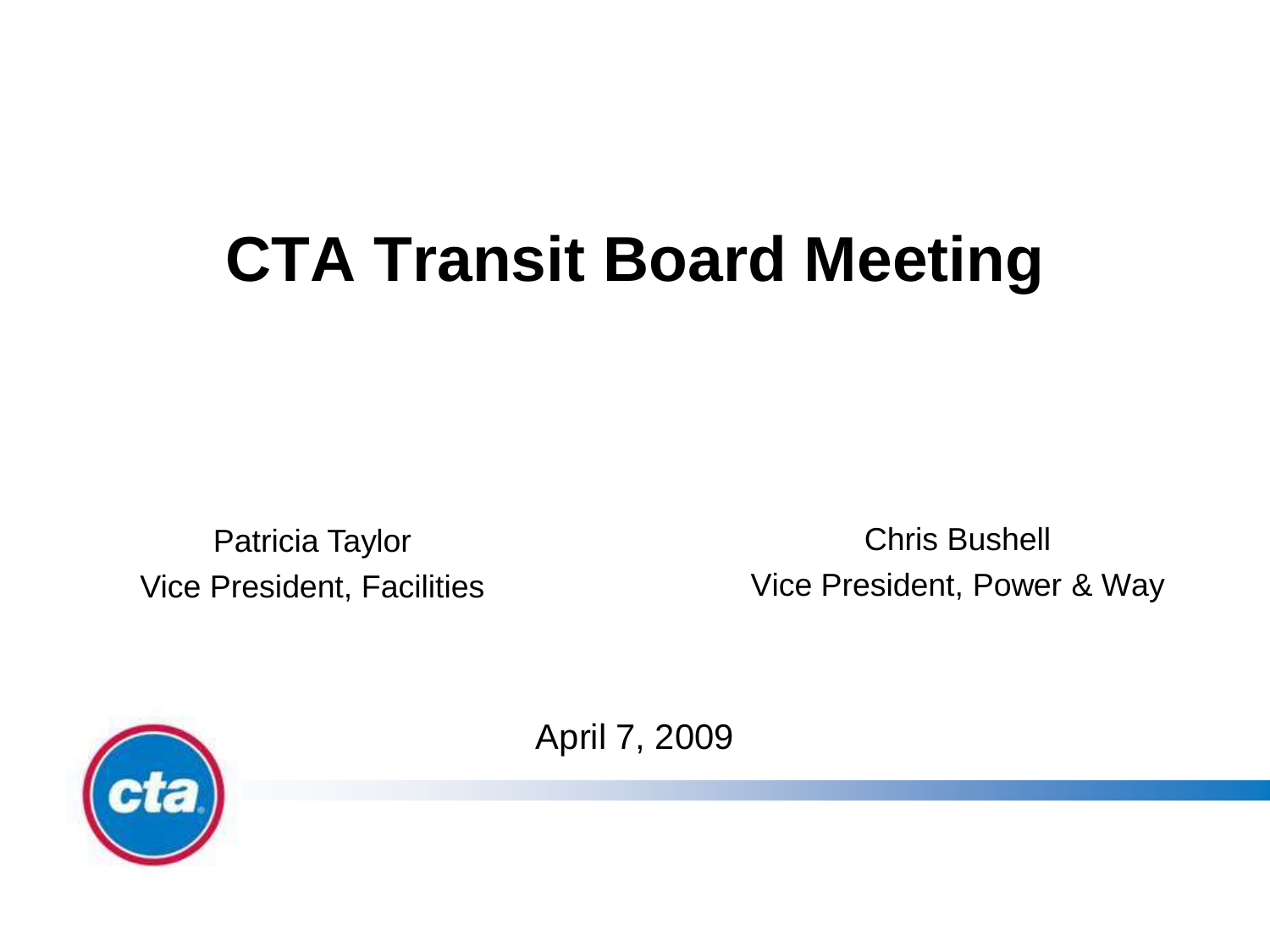| <b>Project Value/Total Budget</b> | \$529.9M |
|-----------------------------------|----------|
| <b>Earned to Date</b>             | \$456.6M |
| <b>Percent Earned to Date</b>     | 86.2%    |
| <b>Percent Time Used to Date</b>  | 82%      |

### **Station Updates**

- **Paulina**
	- The new station opened for service on April 3, 2009.
- **Wellington (Completion: Late July 2009)**
	- Installation of elevators, stationhouse stairs, and detailing platform steel continues. Auxiliary exit stair installation to begin in April.
- **Fullerton (Completion: December 2009)**
	- Installation of elevator framing and panels, electrical work in support rooms, erection of gateway canopy and cladding continues. Work on the historic stationhouse masonry and stair system is ongoing.
- **Belmont (Completion: December 2009)**
	- Installation of elevator framing, station house foundations, stair canopy, and stair and masonry installation on the north side of Belmont continues.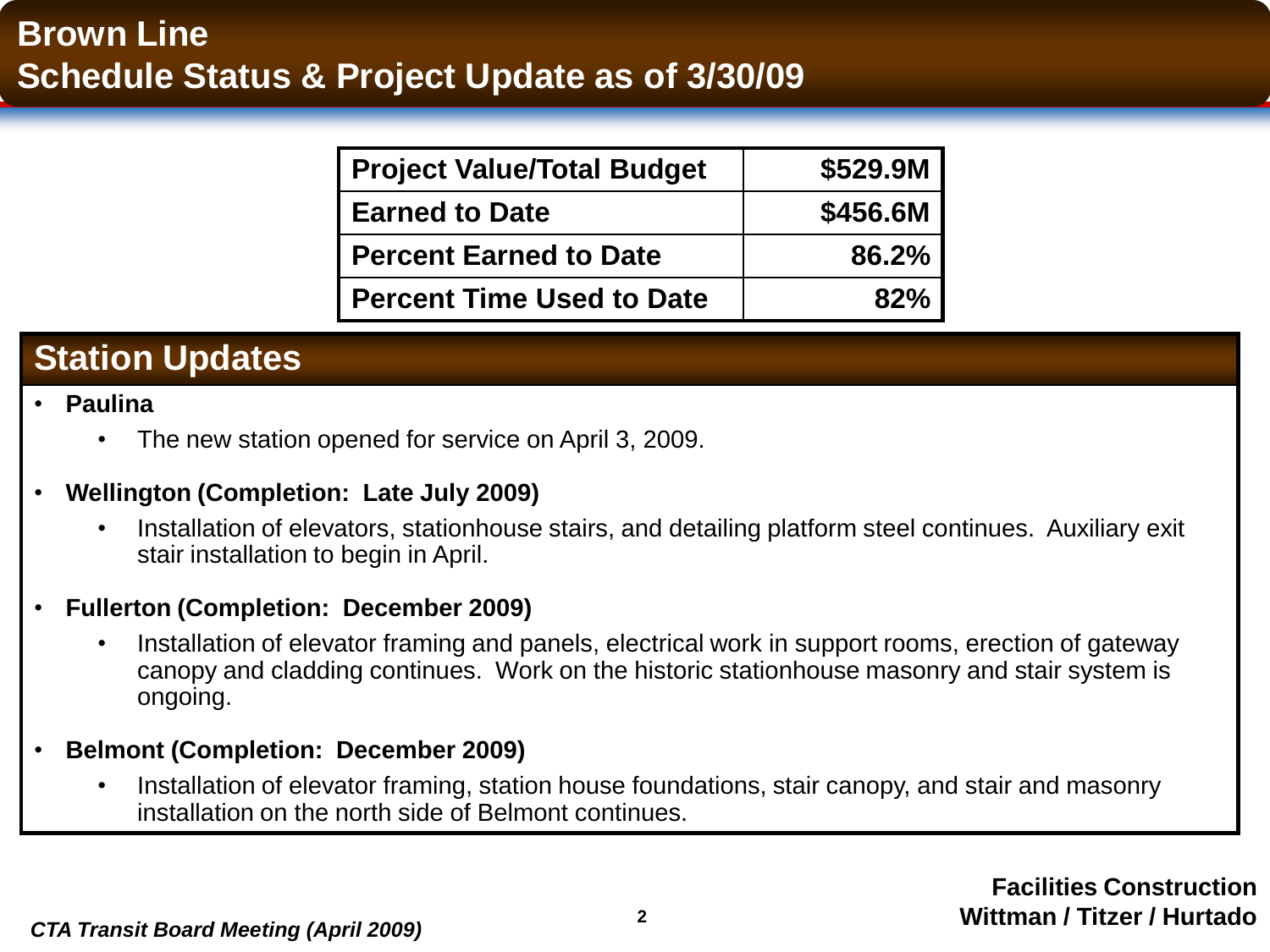| <b>Total Project Budget</b>        | \$22,805,563 |
|------------------------------------|--------------|
| <b>Construction Contract Value</b> | \$16,693,306 |
| <b>Earned to Date</b>              | \$8,277,245  |
| <b>Percent Earned to Date</b>      | <b>50%</b>   |
| <b>Percent Time Used to Date</b>   | 45%          |

- **Monroe/Adams (platform to mezzanine) escalator was returned to service on March 19, 2009.**
- **Construction on the following escalators continues:**
	- Randolph/Washington (platform to mezzanine)
		- Return to service scheduled May 2009
	- Adams/Jackson (mezzanine to street)
		- Return to service scheduled May 2009
	- Monroe/Adams (mezzanine to street)
		- Return to service scheduled September 2009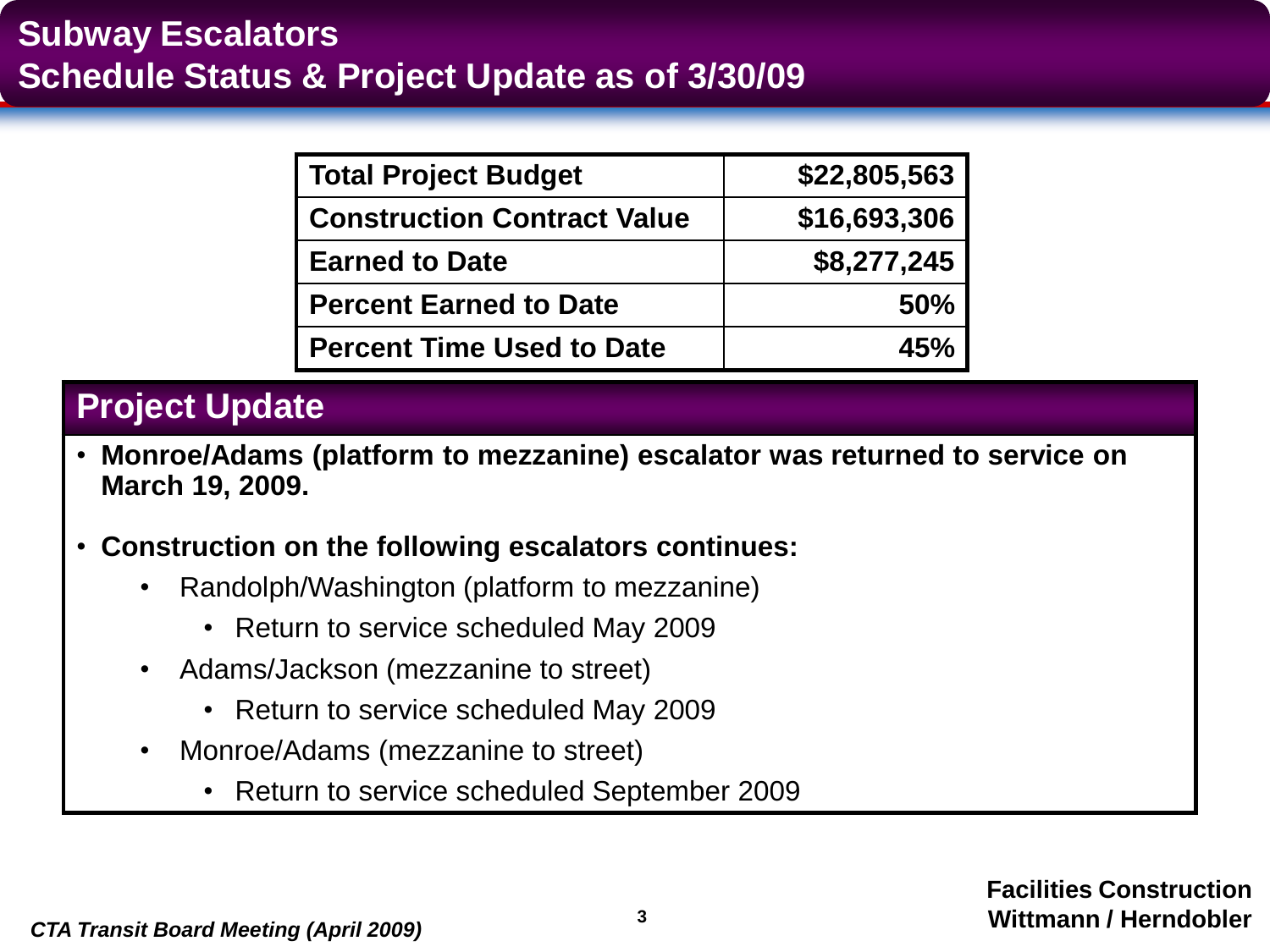| <b>Total Project Budget</b>      | \$87.6M |
|----------------------------------|---------|
| <b>Contract Value</b>            | \$61.8M |
| <b>Earned to Date</b>            | \$61.8M |
| <b>Percent Earned to Date</b>    | 100%    |
| <b>Percent Time Used to Date</b> | 100%    |

- **New terminal station entrance opened June 9, 2008. Station is ADA compliant, with 4 elevators and 6 escalators and tactile edging and signage.**
- **Howard Street entrance closed August 16, 2008 for renovation.**
- **Project substantial completion met in February 2009.**
- **Howard Street entrance opened March 20, 2009. Currently working to complete punch list.**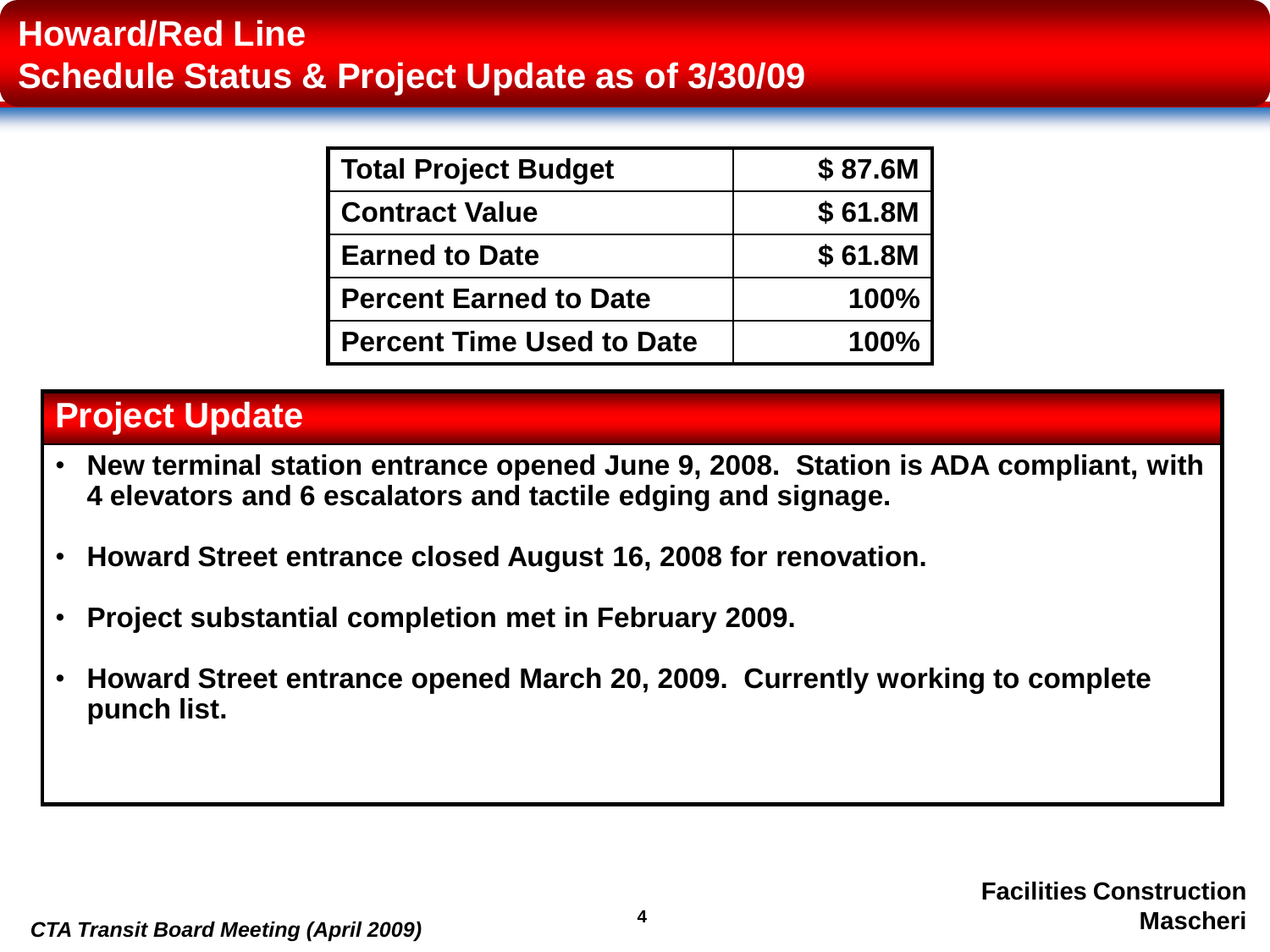## **Project Update: Howard/Red Line**

### **New Howard Street entrance.**



**Facilities Construction Mascheri**

#### *CTA Transit Board Meeting (April 2009)* **<sup>5</sup>**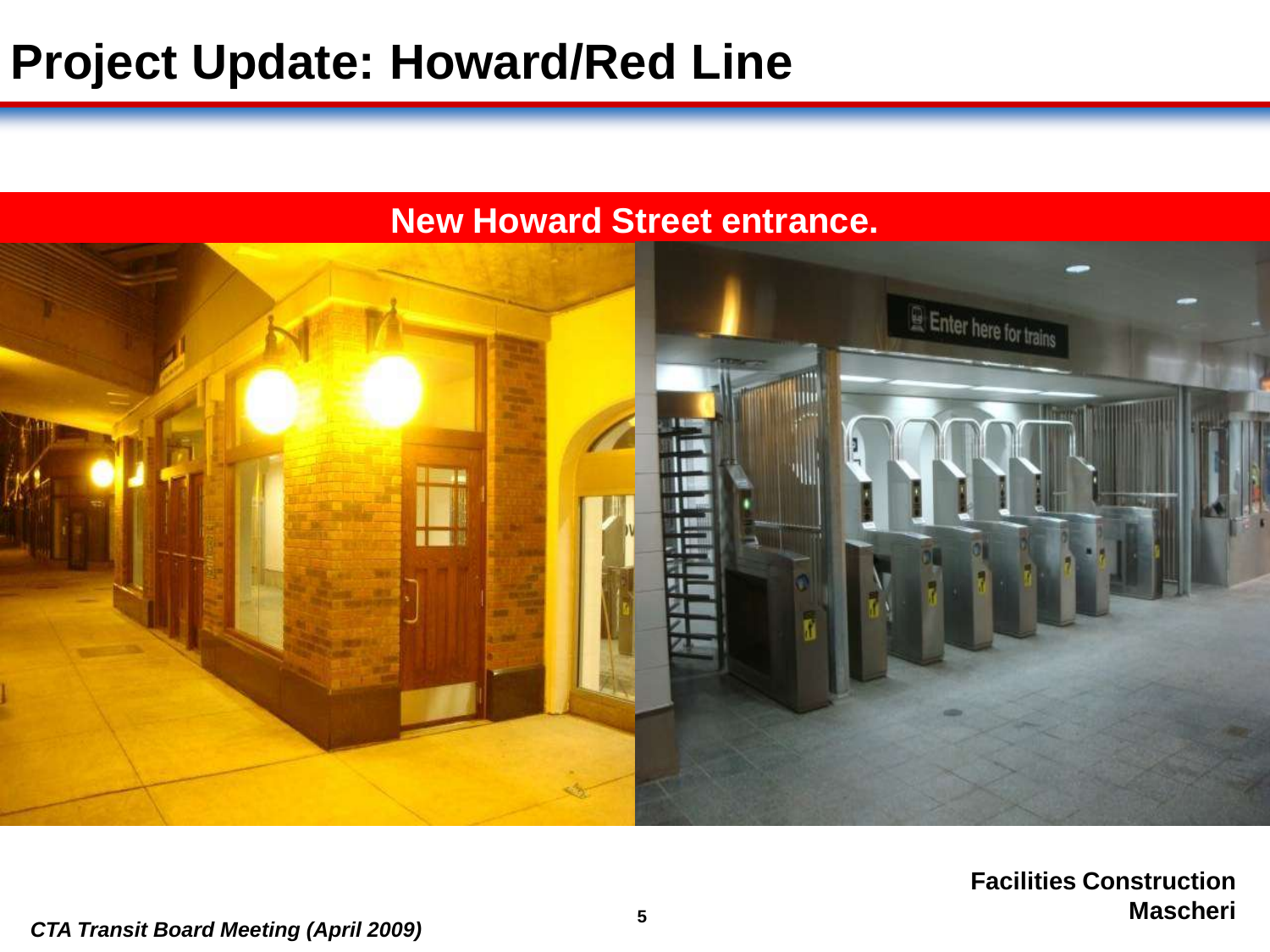## **Project Update: Howard/Red Line**

#### **New Howard Street entrance.**

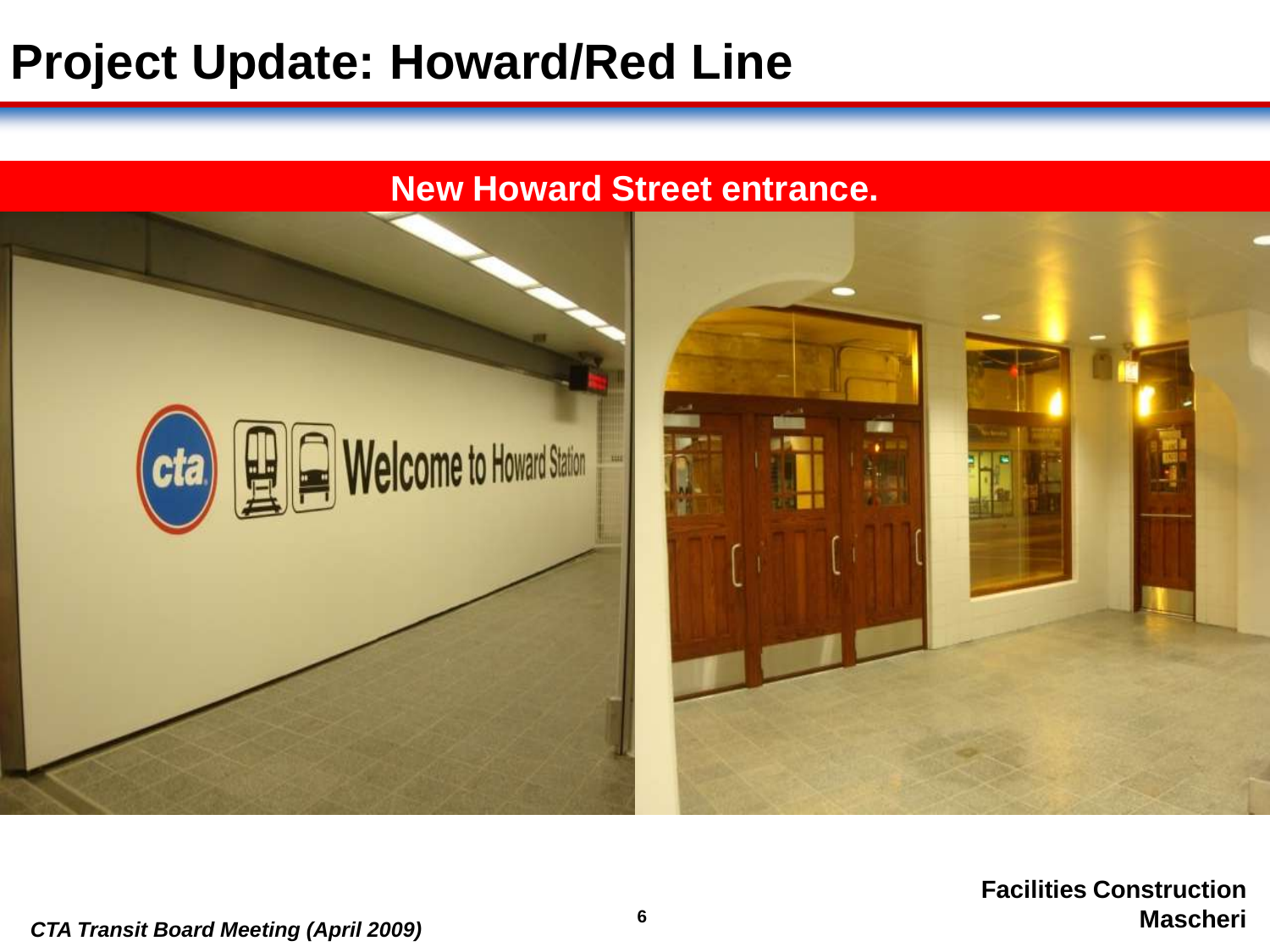| <b>Total Project Budget</b>      | \$87.8M     |
|----------------------------------|-------------|
| <b>Contract Value</b>            | \$55.6M     |
| <b>Earned to Date</b>            | <b>\$0M</b> |
| <b>Percent Earned to Date</b>    | 0%          |
| <b>Percent Time Used to Date</b> | 0%          |

### **Project Overview**

- Work includes:
	- Replacement of all wooden half-ties and ballasted track with direct fixation track systems
	- Replacement of portions of running rail and contact rail and contact rail chairs
	- Special track work in LaSalle Crossover
	- Negative return and signal work
	- Concrete repair in deteriorated sections of tunnel and footwalk
	- Grouting
	- Sewer Cleaning
- Contractor will be limited to a total of 23 weekend occurrences (either Single Track and/or Line Cut).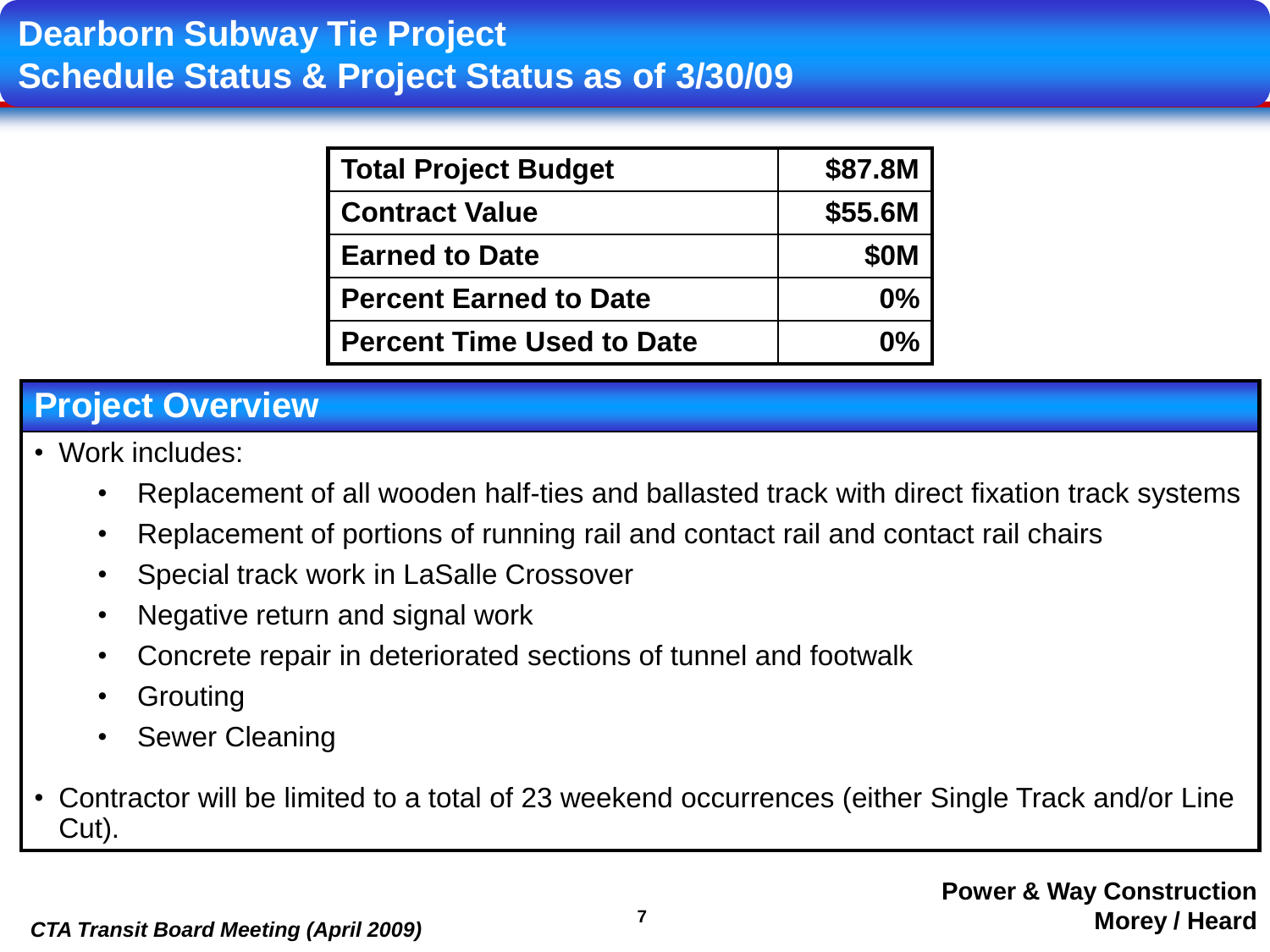## **Project Update: Dearborn Subway Tie Project**



## **Milestone A: North Portal to South of Grand Crossover**

- Half-tie replacement and replacement of rail from north portal to 1000 feet south of Grand crossover.
- Substantial completion by August 21, 2009

**Power & Way Construction Morey / Heard**

#### *CTA Transit Board Meeting (April 2009)* **<sup>8</sup>**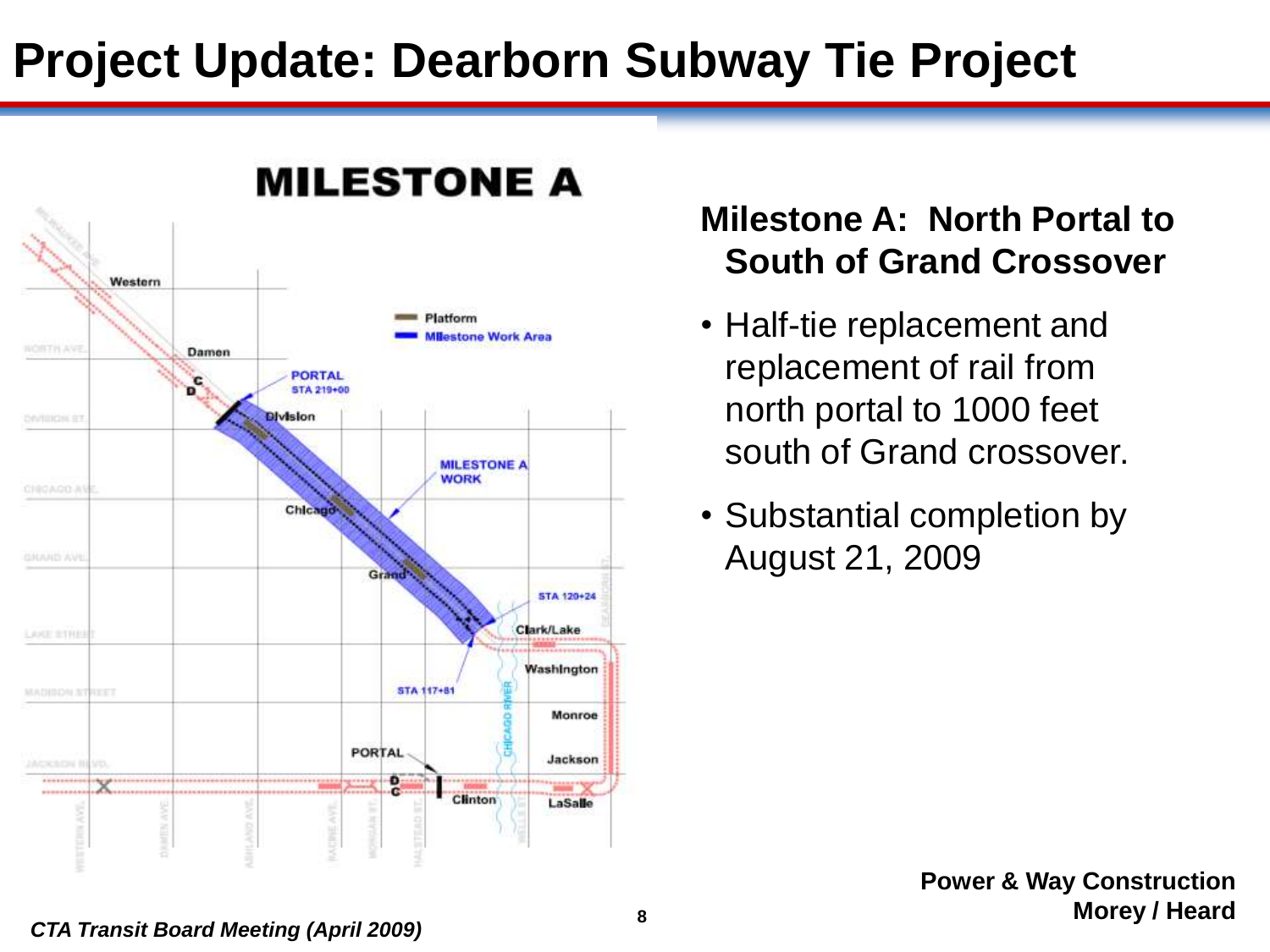## **Project Update: Dearborn Subway Tie Project**

## **Milestone B: South of Grand Crossover to Clark/Lake**

- Half-tie replacement and replacement of rail from 1000 feet south of Grand crossover to south end of platform at Clark/Lake.
- Substantial completion by October 23, 2009



#### **Power & Way Construction Morey / Heard**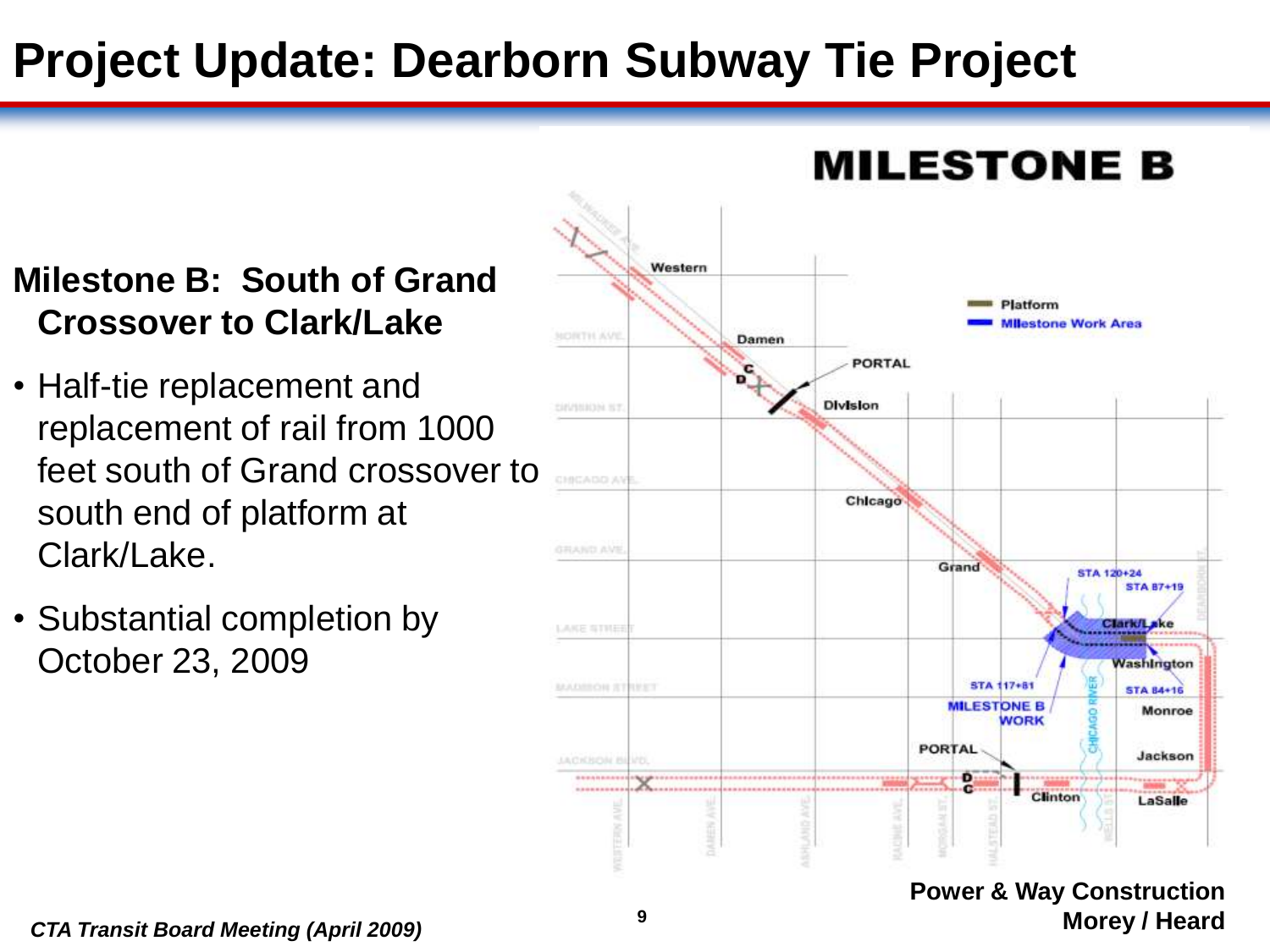## **Project Update: Dearborn Subway Tie Project**



## **Milestone C: Clark/Lake to South Portal**

- Half-tie replacement and replacement of running rail from south end of platform at Clark/Lake to east of river.
- Removal of ballast, pour of new invert and half-ties and replacement of running rail from east of river to south portal.
- Special track work at LaSalle crossover.
- Substantial completion by December 7, 2009

#### *CTA Transit Board Meeting (April 2009)* **<sup>10</sup>**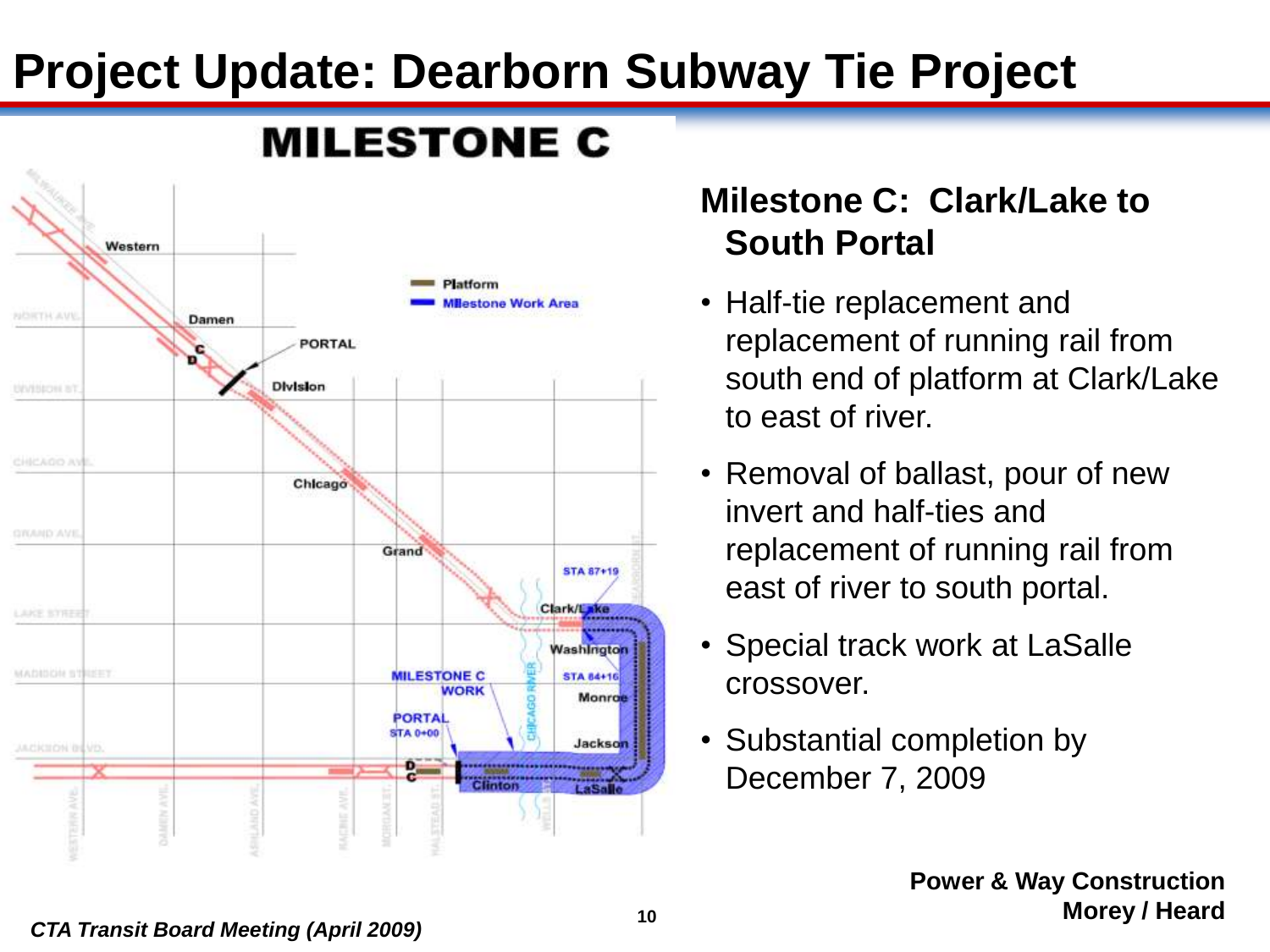## **Loop Signals Schedule Status & Project Update as of 3/30/09**

| <b>Total Project Budget</b>      | \$103.2M |
|----------------------------------|----------|
| <b>Contract Value</b>            | \$67.5M  |
| <b>Earned to Date</b>            | \$33.4M  |
| <b>Percent Earned to Date</b>    | 49.3%    |
| <b>Percent Time Used to Date</b> | 81.7%    |

- **The Contractor is finishing up track work list items along Lake and Wabash.**
- **DBEC continues to install trips, signal platforms, signal cable, worker ahead signals, impedance bonds, insulated joints, and route selectors in the Loop. DBEC continues to terminate junction boxes in the Loop.**
- **DBEC continues with the installation and termination of the signal racks in the new Maintainers Facility West (MFW) facility.**
- **Discussions regarding Tower 18 cutover continue. The Tower 18 cutover is currently scheduled for October 2009.**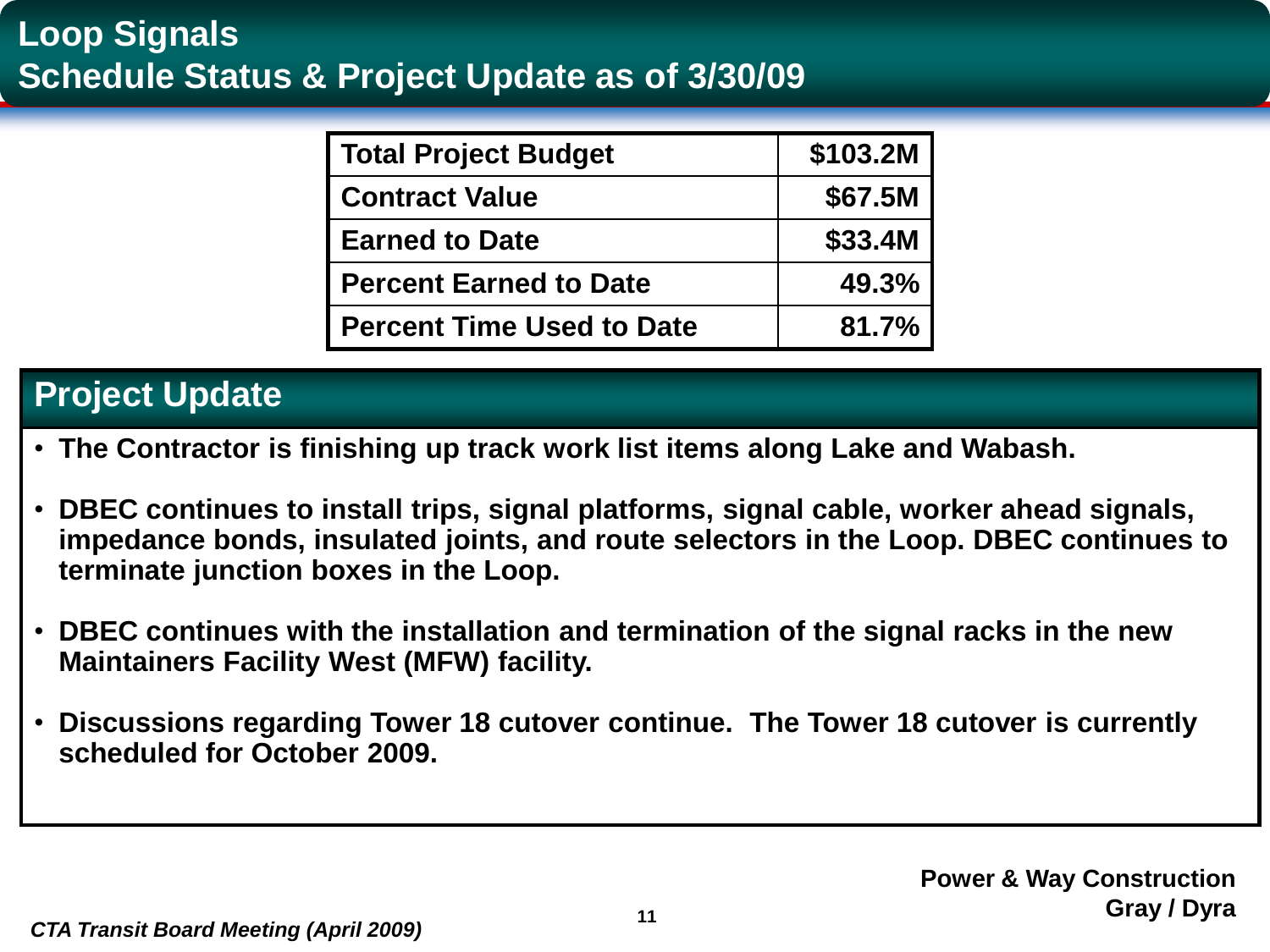| <b>Total Project Budget</b>      | \$44,524,011 |
|----------------------------------|--------------|
| <b>Contract Value</b>            | \$22,852,000 |
| <b>Earned to Date</b>            | \$21,064,273 |
| <b>Percent Earned to Date</b>    | 92%          |
| <b>Percent Time Used to Date</b> | 100%         |
| <b>Project Closeout Date</b>     | 6/01/09      |

- **All project milestones are complete and all materials have been received. CTA Construction and Purchasing are reviewing potential liquidated damages for the late arrival of project materials.**
- **CTA issued final signal punch list on 2/28/09. Signal punch list work will be completed in April 2009.**
- **Project Closeout Date extended from 4/11/09 to 6/01/09 due to Contractor's delay in completing material deliveries.**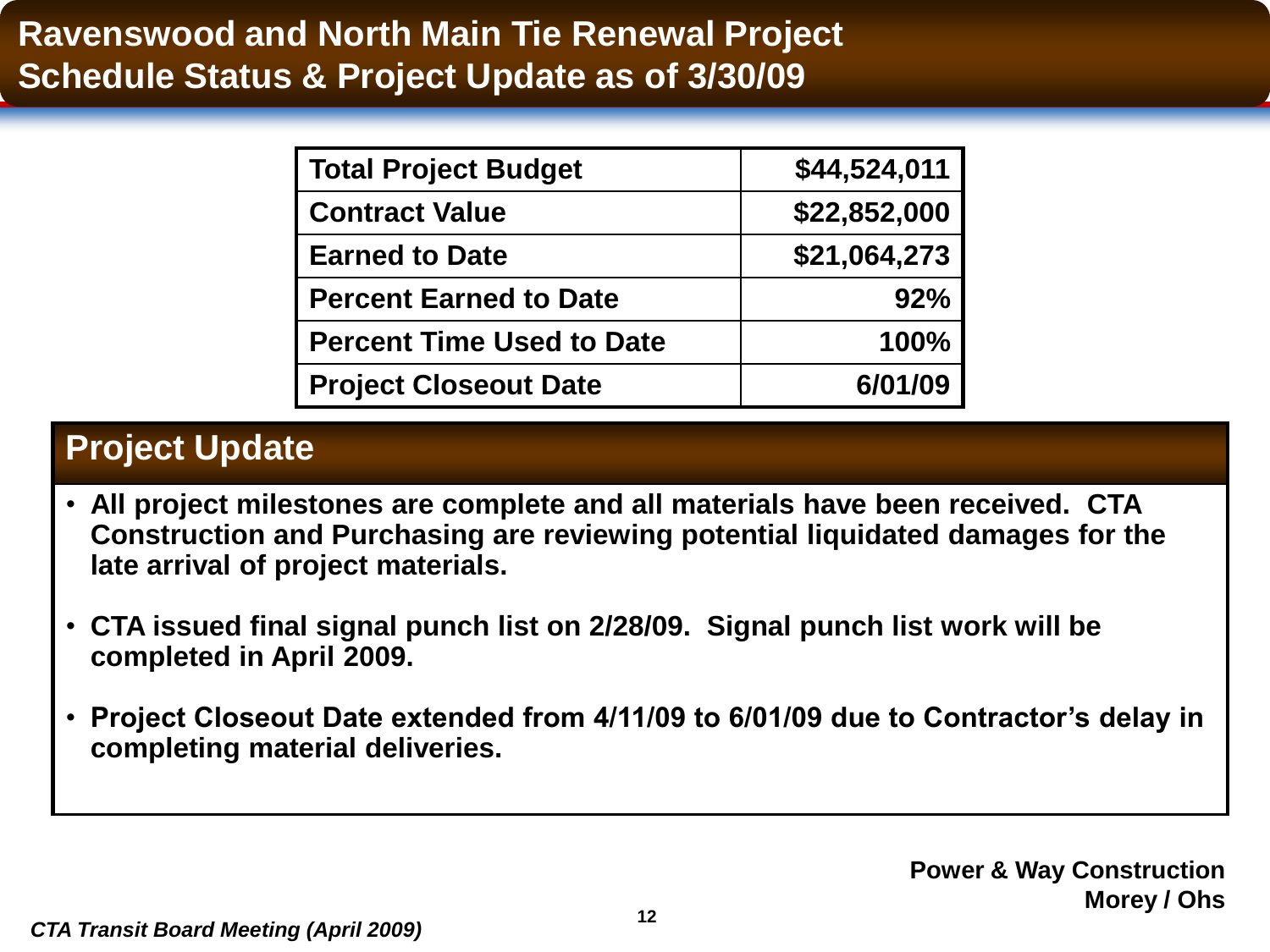| <b>Total Project Budget</b>      | \$243M   |
|----------------------------------|----------|
| <b>Contract Value</b>            | \$183.3M |
| <b>Earned to Date</b>            | \$153.9M |
| <b>Percent Earned to Date</b>    | 84%      |
| <b>Percent Time Used to Date</b> | 93%      |

- **On the Congress, old equipment removal and asbestos abatement of the manholes is ongoing. Old Equipment removal are planned in the Kimball Subway. Punch list work is in process on the Kennedy.**
- **Contractor has submitted for substantial completion of traction power work. CTA review of the work is required prior to issuance of substantial completion.**
- **Randolph cutover to be completed April 19, 2009.**